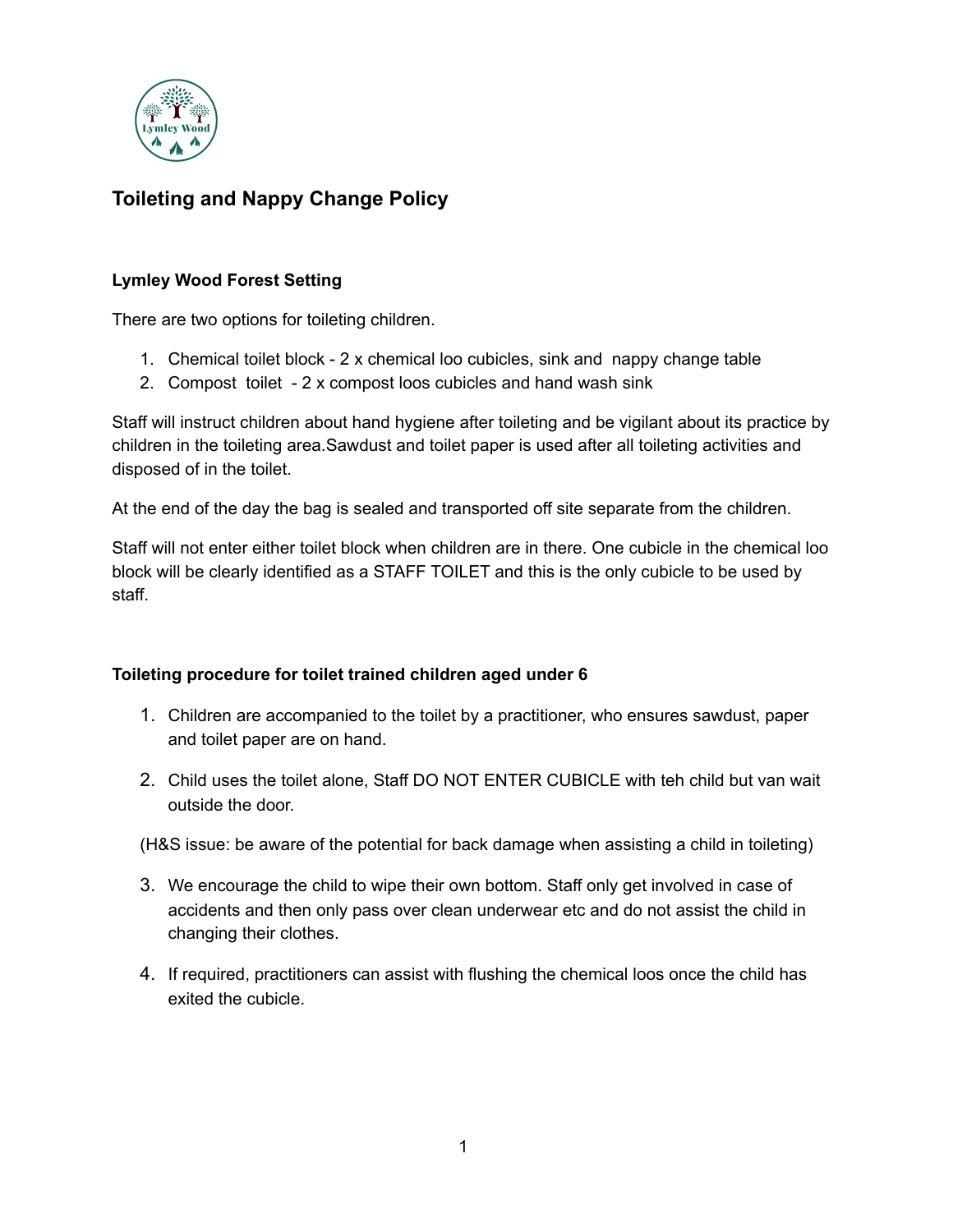

- 5. Toilet paper into the bins beside the toilet. Waste to be covered with sawdust, toilet wiped with antibacterial wipe and toilet lid to be placed over the toilet.
- 6. Staff and children clean hands with warm water and soap (usual taps within indoor setting, water dispenser with basin in Forest setting);
- 7. In the forest setting: At the end of the day the bag containing all of the collected waste is secured and transferred to the burning bin located near the tool shed.

## **Children over 6 years of age.**

- 1. Staff do not accompany these children to the toilet
- 2. Staff to ensure all children are aware of how to use the loos and who to go to in case of toileting issue or accident

## **Changing procedure in event of accidents**

~Allow child access to toilet tent

~Assist if necessary

~Use warm water, soap, and antibacterial wipes to clean up any mess.

~If in Forest setting, use the cubicle to change into clean, dry clothes.

### **Hand Washing Procedure in the Woods**

Hand washing after toilet use is only to occur at the dedicated toilet use and nappy changing hand washing station. This is in each toilet block. warm water will be provided for handwashing and soap and ant bac gel to be checked by staff at the start of each session.

Hands are to be washed using the tap connected to the water dispenser. The child will be assisted to apply handwash, working the handwash all over the front and back of the hands and between the fingers into a good lather.

The washing shall occur at an elevated hand washing station under shelter.